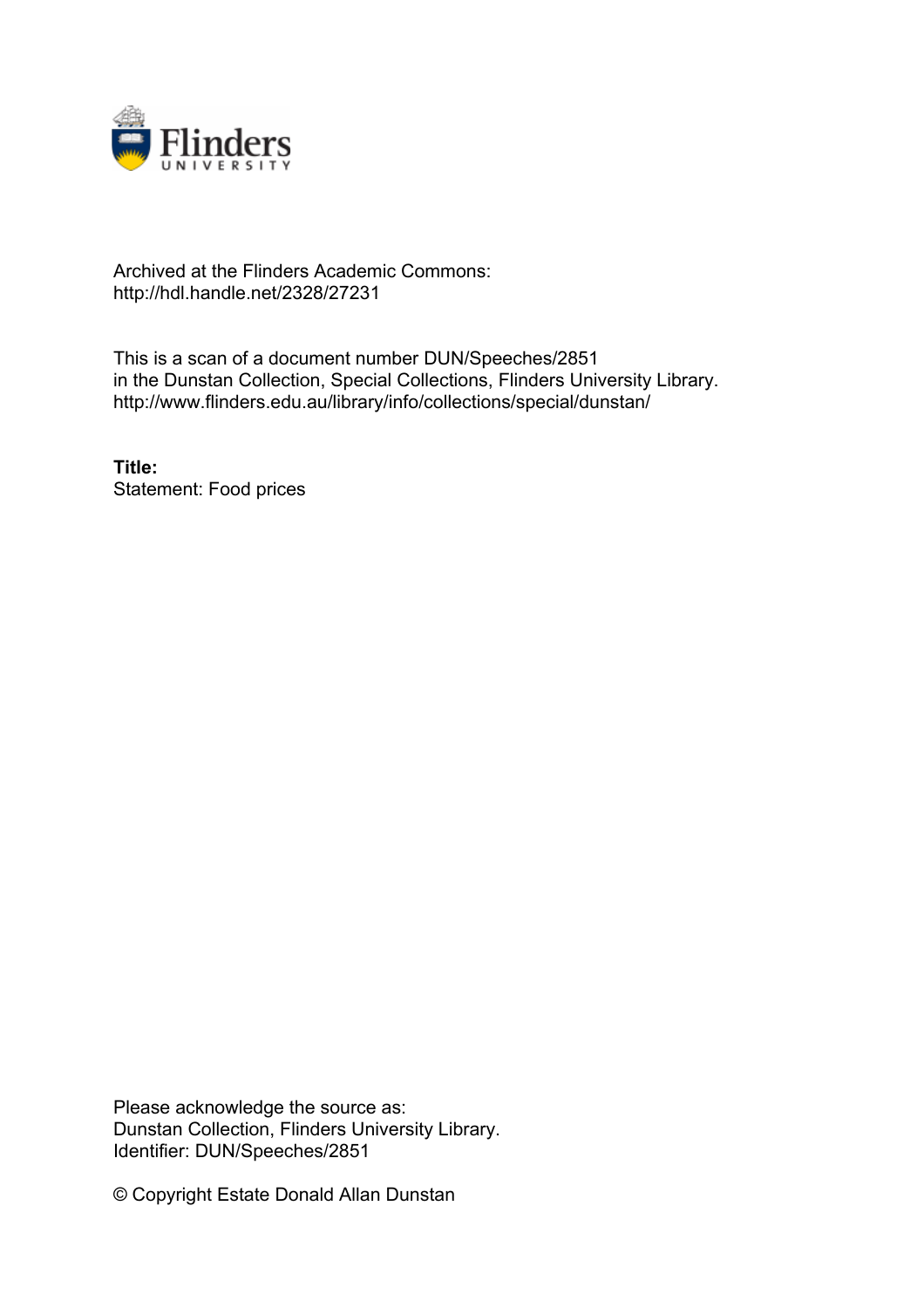



**TATEMENT from the Premier** 

**Date** Sej?temb§r....l6.j 1975 • **State Administratis Centre, Embargo.** 

Victoria Square, Adelaide, **South Australia 5001 228 4811** 

## FOOD PRICES

Newspaper and Opposition claims that food prices in Adelaide had been shown by Commonwealth Bureau of Census and Statistics figures to be higher than in other capital cities were completely baseless, the Premier, Mr. Dunstan, said today.

A check of food prices in two national supermarket chains by the South Australian Prices Commissioner plainly showed that grocery prices are lower in Adelaide than in Sydney or Melbourne, Mr. Dunstan said.

"The Commonwealth Statistician has clearly emphasised that the Bureau list is compiled on the basis of movements in food prices and not on the basis of absolute comparisons.

"The Prices Commissioner made his survey on the basis of comparitive food prices, which showed that grocery prices in Adelaide were lower than eitherSydney or Melbourne and that other food prices varied with seasonal conditions.

"It is obviously not true to say that Adelaide has the highest food prices in Australia", the Premier said.

Mr. Dunstan was elaborating outside the House on a written reply to a question from the Deputy L<sub>e</sub>ader of the O<sub>p</sub>position, Mr. Roger Goldsworthy.